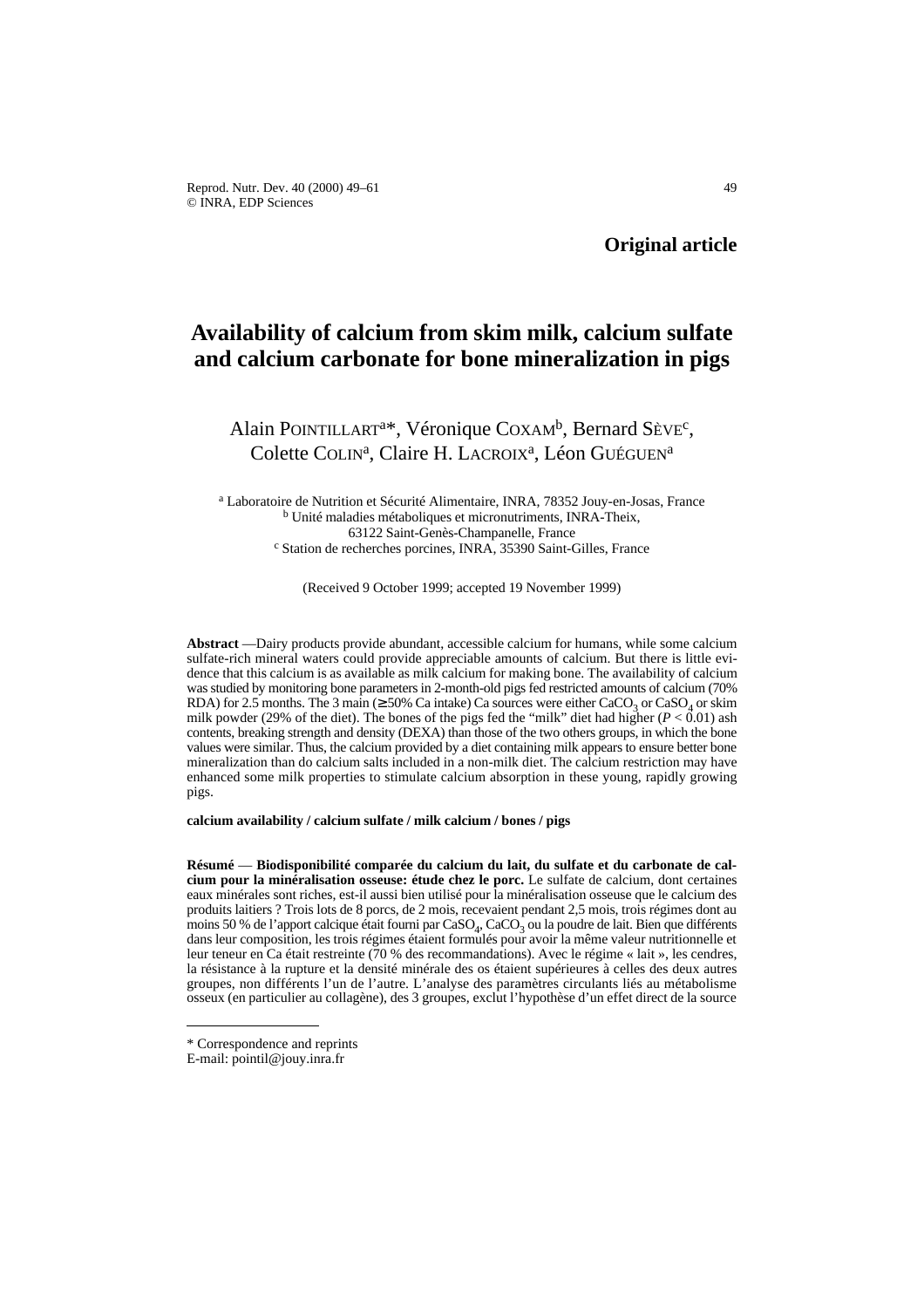de calcium sur la formation ou la résorption osseuse. En revanche, la phosphatasémie plus élevée, avec le régime « lait » qu'avec les deux autres, est cohérente avec une stimulation éventuelle de l'accrétion osseuse liée à une disponibilité plus grande de Ca et P. La restriction calcique pourrait avoir exacerbé certaines propriétés des composantes du lait chez ces jeunes porcs à très forte vitesse de croissance.

**calcium du lait / sulfate de calcium / os / modèle porc / biodisponibilité**

## **1. INTRODUCTION**

There is no doubt that milk contains large amounts of calcium. Many trials have been carried out over the past decade to compare the availability of calcium in milk with several other sources of calcium, such as salts, mineral waters, and plant products [26]. The studies on availability were carried out on men or women, using a variety of methods (fractional or apparent absorption, urinary calcium). None showed that the calcium in milk was more efficiently used than that from any other source. Carbonate, gluconate, citrate-malate (CCM), chloride, lactate, acetate, phosphate and citrate have all been tested [26]. Mineral waters containing calcium bicarbonate or sulfate were not any better [4, 5, 56].

The growing pig is a useful experimental model in which changes in bone and mineral metabolism caused by diets with varying mineral content may be investigated [8, 31, 37, 39, 45]. Clearly, it is much more feasible to work with young growing animals, whose calcium metabolism is very active, than to attempt such studies on children.

Our previous studies in pigs have provided no evidence that calcium is better absorbed from milk and milk products (casein phosphopeptides, skim milk or yogurt) than from mineral salts  $(CaCO<sub>3</sub>)$ , CCM, CaHPO<sub>4</sub>) incorporated in cereal + soya diets [35, 36, 38]. However, the breaking strength of bones from pigs fed yogurt as a calcium source is better than that of bones from pigs that obtained their calcium mostly from inorganic salts [38].

Long term clinical studies on bone have not yet been done using calcium-rich mineral waters. Hence, there is, as yet, no evidence showing that the calcium from mineral water (providing calcium as sulfate or bicarbonate) is as effective as calcium from carbonate or milk. While several human studies indicate that calcium from these sources is as well absorbed as that from milk or calcium carbonate [5, 7, 56], only one study, that of Cepollaro et al. [4], reported a positive effect of consuming a high-calcium bicarbonate water on the bone density of 45 menopausal women, after 13 months of this form of supplementation. The control group (who drank a low-calcium water) was given no calcium supplement (calcium intake: supplemented, 1500 mg.day–1; unsupplemented, 949 mg $\cdot$ day<sup>-1</sup>). Apart from this trial, no data on the long-term effects of other high-calcium mineral waters on bone are available.

Only one study on rats found that increasing dietary calcium intake with calcium sulfate led to an increase in bone mineral content 4 weeks later. The same calcium intake from milk provided similar (ash as % dry matter), or better mineralization (Ca as a % of bone-dry matter) than calcium sulfate [41]. Lastly, milk and dairy products are not only excellent sources of calcium; they also provide an almost complete diet whose consumption provides a meal effect. This fosters the absorption of calcium and provides an intake of phosphorus that is essential for bone deposition [16]. Any other source of calcium, such as calcium supplements and mineral waters cannot provide these advantages. Thus, three calcium sources, milk-Ca, calcium sulfate (analogous to high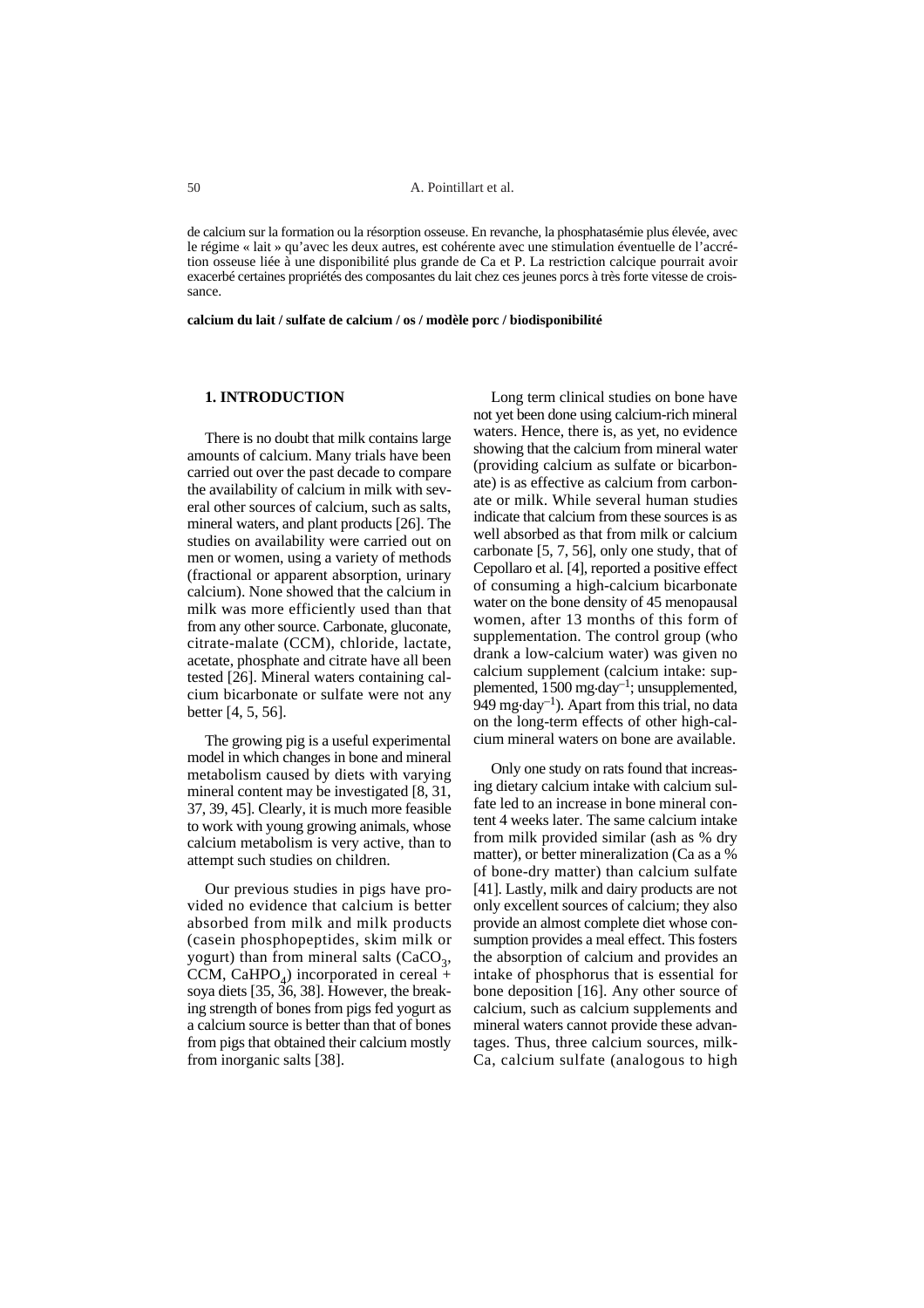Ca-sulfate mineral waters) and calcium carbonate (as a reference source) were compared by a combination of direct and indirect (bone-markers) bone measurements in growing pigs.

## **2. MATERIALS AND METHODS**

# **2.1. Animals and feeding**

Twenty-four 2 month-old male crossbred pigs (Cepra, Vermenton, France) weighing  $19.6 \pm 0.4$  kg were randomly assigned to one of three groups. Each of them was fed a diet in which one of the 3 Ca sources provided more than 50% of the total intake. The dietary Ca levels were approximately one third lower than the normal Ca dietary allowances of growing pigs (at the start of the experiment) [15] to emphasize any difference in the availability of calcium from the 3 sources.

The diets were initially formulated to provide 0.6% total calcium, of which 70% (0.42% Ca) was derived from milk ("milk" group), or from calcium sulfate ("sulfate" group), or from calcium carbonate (control 'carbonate" group). The 0.42% Ca was obtained from milk by incorporating 29% skimmed milk powder into the diet, the basal ingredients provided 0.06% Ca and the 0.6% total Ca was reached by adding 0.372% Ca carbonate (providing 0.14% Ca). The 0.42% Ca for the calcium sulfate diet would have been obtained by incorporating 1.6% Ca SO4. Since pigs fed such a "sulfate" diet suffered from diarrhea in a preliminary assay, the percent of Ca sulfate utilized was 1.23 (providing 0.33% Ca), basal ingredients provided 0.14% Ca and 0.44% calcium carbonate was added. The average Ca provided as sulfate was 50% of the total calcium in the "sulfate" group. The control diet contained 0.13% Ca provided by basal ingredients and 0.51% by calcium carbonate.

Milk, sulfate and control diets were not identical, but they were equivalent in terms of energy [14.8 (or 10.6) MJ digestible (or

net) energy $\cdot$ kg<sup>-1</sup> diet], protein, crude fibers, fat, vitamins and minerals. They were also equivalent in terms of phosphorus contents including phytic P: 2 (carbonate), 1.7 (milk) and 2 (sulfate diet) g.kg–1 (estimated according to [34]). Moreover, the three diets contained similar amounts of wheat  $(≥ 42%)$ . a phytase-rich cereal which optimizes the plant phosphorus utilization by hydrolyzing phytates [34]. These diets (Tab. I) were formulated to meet the French recommendations for nutrient supply to growing pigs (except for Ca) [19]. The digestible amino acids and energy contents (including starch and soluble carbohydrates) of the three diets were carefully equalized using recent data obtained in pigs [20, 32, 47].

All the pigs were pair-fed. The pigs were housed individually (pens of  $1 \times 2.5$  m, concrete floor and walls), and their growth was evaluated weekly for a total of 75 days. The animals were stunned by electronarcosis and killed by exsanguination. The study complied with the French regulations governing animal care (n° 88–123, 1988; n° 87–848, 1987).

#### **2.2. Plasma parameters**

Venous blood samples were monitored for calcium, inorganic P, total and bone alkaline phosphatase (ALP) isoenzyme activity, osteocalcin, 1,25-dihydroxycholecalciferol (calcitriol), immunoreactive parathyroid hormone (iPTH), carboxy-terminal propeptide of type I procollagen (PICP), and the carboxy-terminal cross-linked telopeptide of type I collagen (ICTP). The samples were collected from the anterior vena cava, 1 month before slaughter (day 45), or at slaughter during exsanguination.

Ca, inorganic phosphorus, PTH, calcitriol, ICTP and PICP were determined at slaughter only. Total and bone ALP (EC 3131), and osteocalcin were determined twice, at slaughter and one month before. Plasma ALP and osteocalcin were used as markers of osteoblast activity [6]. The plasma concentration of PICP was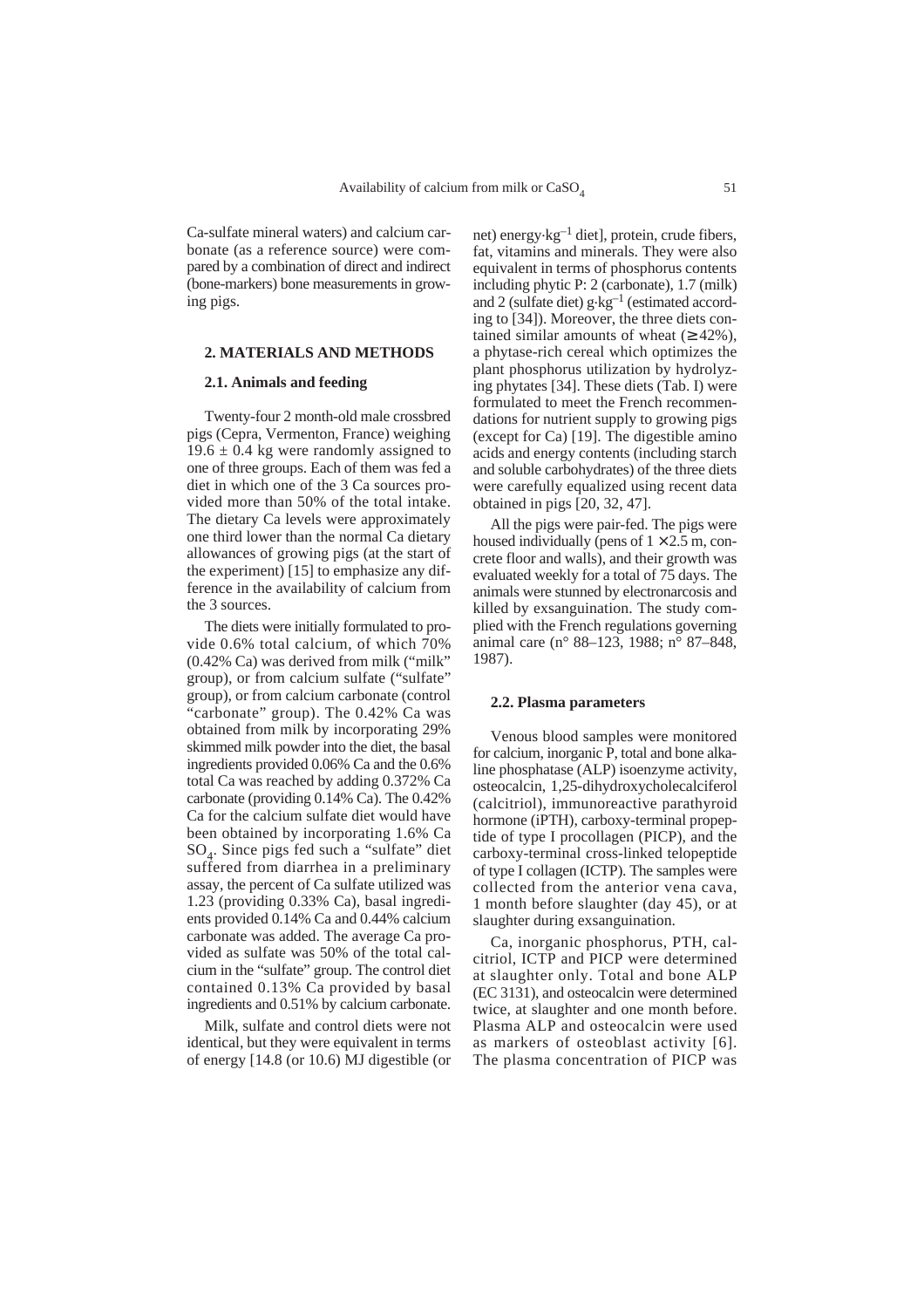considered to be a marker of the synthesis of bone collagen and ICTP as a marker of its breakdown [9]. ICTP is the carboxy-terminal telopeptide region of type I collagen, cross-linked via pyridinoline cross-links; it is liberated during the degradation of type I collagen, the only collagen type found in mineralized bone [43]. Plasma Ca, inorganic

|  | Table I. Diet composition. |
|--|----------------------------|
|  |                            |

| <b>Diets</b>                          | <b>Carbonate</b>         | <b>Milk</b>              | <b>Sulfate</b> |
|---------------------------------------|--------------------------|--------------------------|----------------|
| Ingredient $(1)$ , %                  |                          |                          |                |
| Wheat                                 | 42.00                    | 42.50                    | 42.00          |
| Barley                                | 18.38                    | 24.67                    | 17.65          |
| Soybean meal 48                       | 13.50                    | $\equiv$                 | 13.70          |
| Fish soluble                          | 6.00                     | $\overline{\phantom{0}}$ | 6.00           |
| Skim milk powder                      | $\overline{\phantom{0}}$ | 29.00                    |                |
| Saccharose                            | 14.00                    | $\overline{\phantom{0}}$ | 14.00          |
| Maize oil                             | 3.26                     | 3.00                     | 3.42           |
| Ca carbonate                          | 1.33                     | 0.372                    | 0.472          |
| Ca sulfate                            | $\overline{\phantom{0}}$ | $\qquad \qquad -$        | 1.23           |
| Mono Na phosphate                     | 1.05                     | $\overline{\phantom{0}}$ | 1.06           |
| Mineral and vitamin $mix^{(2)}$       | 0.10                     | 0.10                     | 0.10           |
| L-lysine-HCl                          | 0.231                    | $\overline{\phantom{0}}$ | 0.228          |
| DL-methionine                         | 0.045                    | 0.040                    | 0.045          |
| L-threonine                           | 0.085                    | 0.065                    | 0.085          |
| L-tryptophan                          | 0.013                    | $\qquad \qquad -$        | 0.013          |
| <b>NaCl</b>                           | $\overline{\phantom{0}}$ | 0.25                     |                |
| Nutrients, %                          |                          |                          |                |
| Mineral contents (analyzed)           |                          |                          |                |
| Calcium                               | 0.64                     | 0.62                     | 0.65           |
| Phosphorus                            | 0.53                     | 0.54                     | 0.52           |
| Calculated data <sup>(3)</sup>        |                          |                          |                |
| Phytic P                              | 0.20                     | 0.17                     | 0.20           |
| Starch                                | 33.34                    | 36.40                    | 32.96          |
| Soluble carbohydrates                 | 16.80                    | 16.78                    | 16.80          |
| Fat                                   | 5.42                     | 4.56                     | 5.57           |
| Crude fiber                           | 2.44                     | 2.10                     | 2.42           |
| Neutral detergent fiber               | 8.83                     | 8.15                     | 8.74           |
| Proteins                              | 18.46                    | 18.60                    | 18.46          |
| Digestible lysine                     | 1.021                    | 1.022                    | 1.021          |
| Digestible methionine                 | 0.378                    | 0.350                    | 0.350          |
| Digestible sulfur amino acids         | 0.614                    | 0.614                    | 0.613          |
| Digestible threonine                  | 0.664                    | 0.664                    | 0.664          |
| Digestible tryptophan                 | 0.210                    | 0.189                    | 0.189          |
| Digestible energy, $MJ \cdot kg^{-1}$ | 14.82                    | 14.79                    | 14.81          |

(1) Wheat, barley and soybean meal 48 (i.e. 48% protein) from Bonaliment, Limours. Fish soluble: solubilized fish protein concentrate (CPSP 90) from Sopropêche, Boulogne-sur-Mer. Skim milk powder from Sofivo, Condé-sur-Vire. Added aminoacids from Rhône-Poulenc, Antony. Calcium carbonate, sodium chloride and monosodium phosphate from Prolabo, Bondoufle and calcium sulfate (CaS0<sub>4</sub>, 1/2 H<sub>2</sub>0; 26.5% Ca) from Merck-France, Nogent-sur-Marne, France.

(2) Trace elements and vitamin mixtures adapted from [8].

(3) According to [19, 20, 32, 34].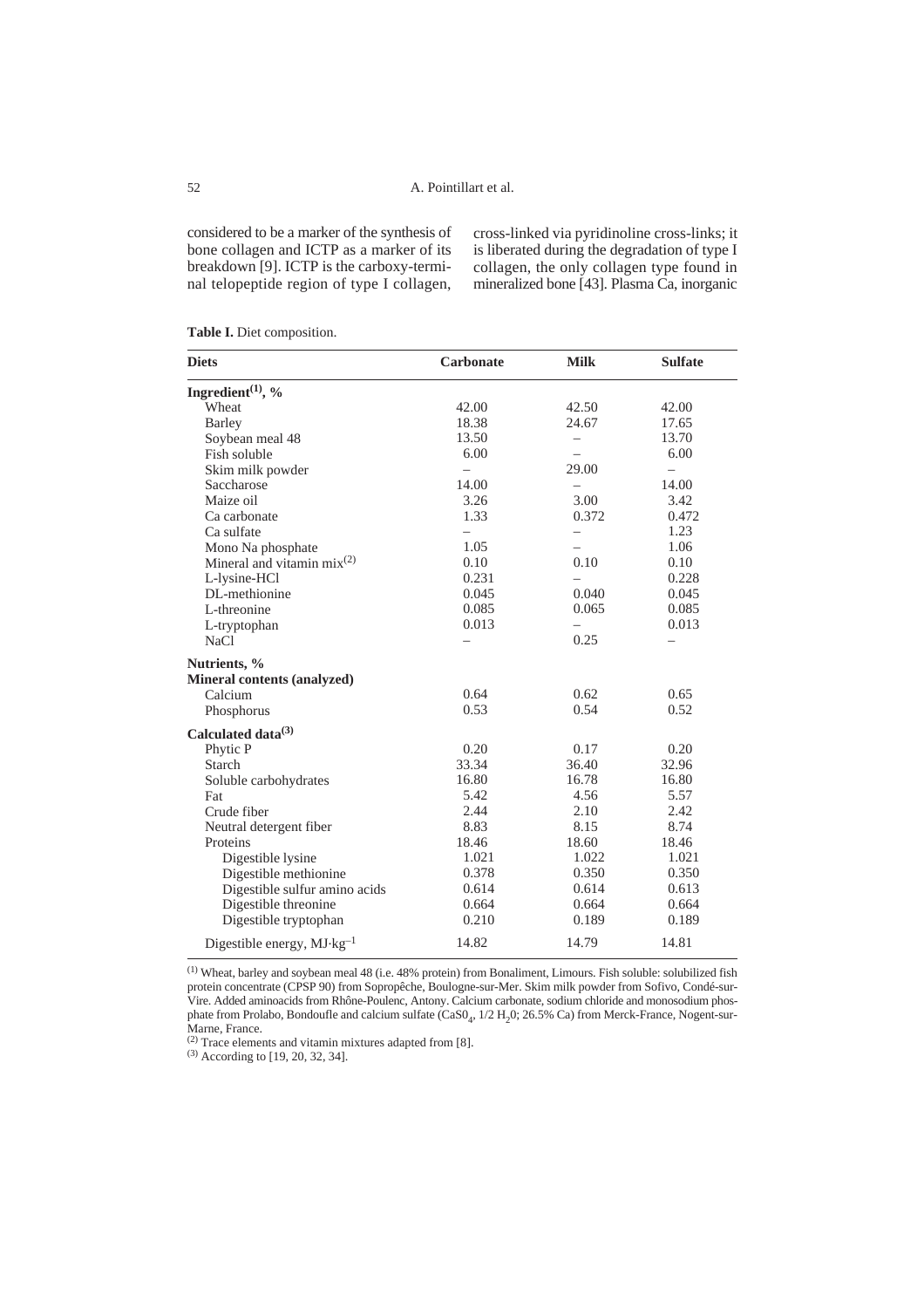P, total and bone ALP were measured as previously described [39, 40]. PICP was determined by radioimmunoassay (Orion Diagnostica, Espoo, Finland). The lowest detectable concentration was  $1.2 \mu g \cdot L^{-1}$  and the intra- and inter-assay coefficients of variation were 3% and 5%, respectively. ICTP was determined by radioimmunoassay (Orion Diagnostica, Espoo, Finland). The lowest detectable concentration was 0.5  $\mu$ g. L<sup>-1</sup> and the intra- and inter-assay coefficients of variation were both near 5%. A modified radioimmunoassay kit (Ostk-Pr, Oris, Gif- sur-Yvette, France) was used to determine osteocalcin, with purified bovine osteocalcin as the standard and tracer, rabbit antiserum to bovine osteocalcin, and an internal porcine standard [39]. Calcitriol was measured by a radioreceptor assay using a kit (Nichols Institute Diagnostics, San Juan Capistrano, USA) after extraction on modified C<sub>18</sub>OH columns. Immunoreactive PTH was measured by a two-site immunoradiometric assay (Allegro intact PTH kit, Nichols Institute, Mallinckrodt Diagnostica, Evry-Lisses, France) [8]. The sensitivity of the method was  $0.1$  pmol $\cdot L^{-1}$ . The intraand inter-assay coefficients of variation were 3.4% and 5.6%, respectively.

## **2.3. Urinary parameters**

A sample of 15 pigs (5 per group) were kept in individual cages and fed the same amounts of feed  $(1.8 \pm 0.0 \text{ kg day}^{-1})$  for the last 10 days immediately before slaughter. A 5% sample of each 24 h urine collection was taken and the samples were pooled for the 10 days. Calcium and deoxypyridinoline were determined on these urine samples [40]. The concentration of deoxypyridinoline was measured using a competitive enzyme immunoassay (PYRILINKS-D, Metra Biosystems from Behring Diagnostic, Rueil-Malmaison, France). This metabolite is a crosslink found mainly in the type I collagen of bone and released in the process of bone degradation. It is thus a marker of bone resorption [6].

# **2.4. Bone parameters**

Bone density, breaking strength and ash contents were assessed on a total of 9 bones collected at slaughter and dissected free of soft tissues: 1 tibia (right), the first 2 lumbar vertebras (L1 and L2), 4 main (finger III, internal and IV, external) metatarsals (right and left hind-legs) and 2 main (finger III and IV) metacarpals (left foreleg).

## *2.4.1. Bending moments*

The "three-point bending test" at fracture was used to determine the bending moment on the tibia and the 6 metatarsal and metacarpal bones [8]. The failure load, the force (Newtons [N]) applied to the midpoint of the bone until breaking, was determined with a universal testing machine (AP 4000 Erichsen, Villetaneuse, France). The bending moment was calculated according to the formula: bending moment =  $F \times L/4$ , where F is the failure load, and L the length (m) between the two fulcrum points supporting the bone. It is expressed in  $N \times m$ . This parameter was selected because of its great sensitivity to mineral nutrition in the pig [8, 35, 38, 39].

## *2.4.2. Ash contents*

External, left and right, metarsal and left internal metacarpal bones were used to determine the volume (external metatarsals only), dry matter and ash contents [39]. Ash  $(g.100 g<sup>-1</sup>$  dry matter) was evaluated for the whole bone, the diaphyses (to represent cortical bone), and the proximal and distal epiphyses (to represent spongy bone). Values for ash relative to apparent whole bone volume were calculated for the two external, left and right, metatarsals.

## *2.4.3. Bone mineral density*

Bone mineral density (BMD), in grams per square centimeter, and bone mineral contents (BMC), in grams, were measured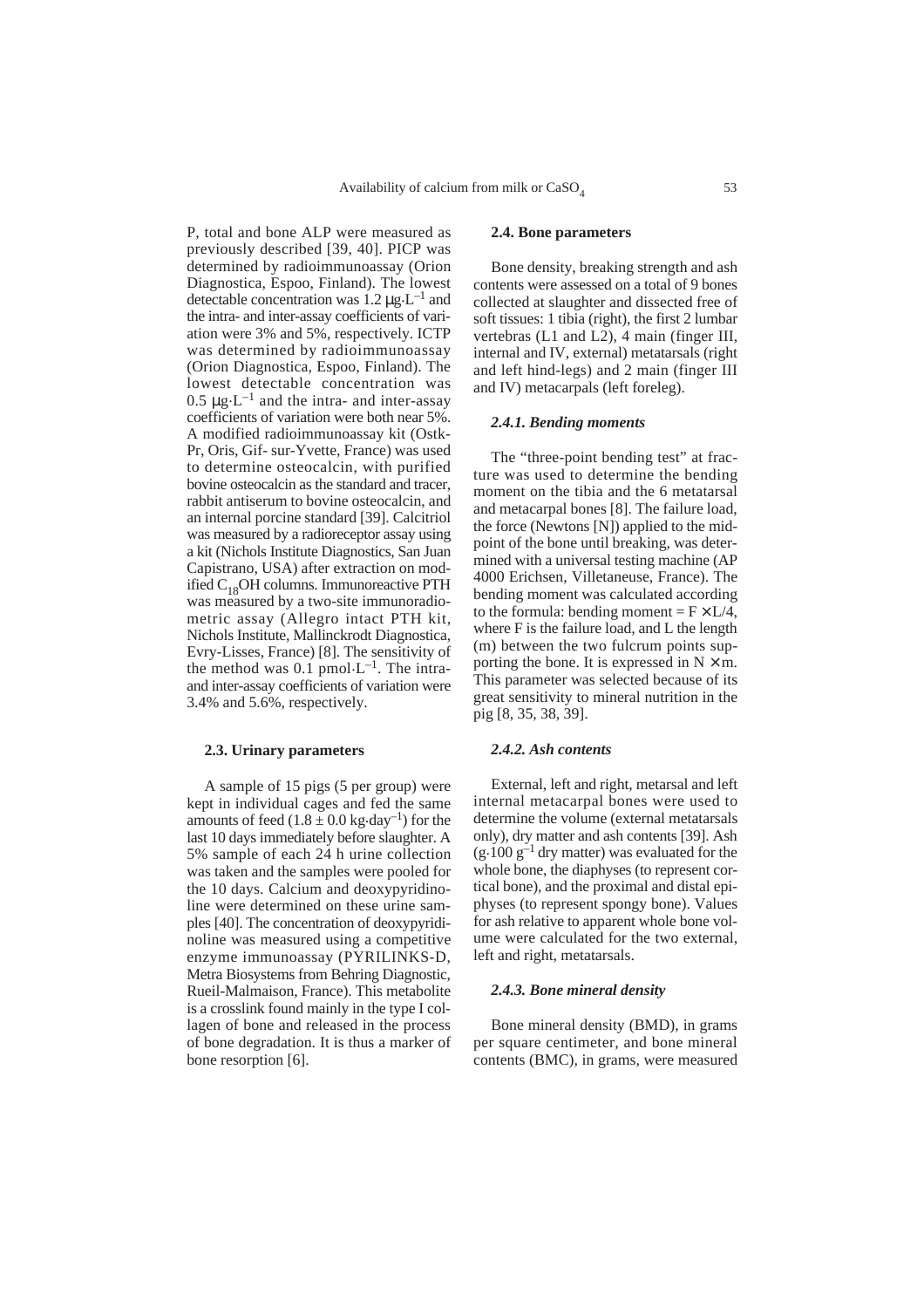using dual-energy X-ray absorptiometry (DEXA) with a Hologic QDR-1000 X-ray bone densitometer (Hologic France, Massy, France). BMD was measured in the whole bone and in three regions of the tibia and 2 metatarsal (left, internal and external) bones: 2 corresponding to the distal and proximal epiphyses which are rich in cancellous bone and one to the mid-diaphysis which consists of cortical bone. Total BMD was also determined on the 2 vertebrae. Lastly, the total ash content, obtained by mineralization of the whole bone, and the bone mineral content (BMC), evaluated by densitometry, of the external left metatarsal were compared.

# **2.5. Statistical methods**

The data were analyzed using a statistical software (SuperANOVA, Abacus Concepts Berkeley, CA). Growth parameters, plasma minerals and hormones, ICTP and PICP, urinary bone-related markers were analyzed by one-way (diet) analysis of variance (ANOVA) and Newman-Keuls multiple mean comparison (MMC) as a post test [50]. Bone ash contents, densitometry and bending moments were analyzed by two-way (diet and bone) ANOVA and MMC. Plasma ALP, osteocalcin were analyzed by twoway (diet and time) ANOVA and MMC. Relationships between plasma and/or bone variables were assessed by linear correlation [50] with all individual data obtained at slaughter.

## **3. RESULTS**

#### **3.1. Performance**

The performances of the 3 groups were similar. The body weights (kg) at slaughter did not differ:  $71 \pm 0.8$  (carbonate),  $73 \pm$ 2 (milk) and  $72 \pm 1.3$  (sulfate), nor did the average daily weight gains, 0.69, 0.71 and  $0.69 \ (\pm 0.02) \ \text{kg-day}^{-1}$ , nor the feed-effi-

ciency ratios (kg body weight gain.kg–1 diet consumed), 0.47, 0.49 and 0.47 ( $\pm$  0.01). The total amount of calcium (g) consumed by each of the 3 groups during the whole experiment did not differ:  $675 \pm 14$  (carbonate),  $671 \pm 7$  (milk) and  $699 \pm 5$  (sulfate).

# **3.2. Plasma minerals, calciotropic hormones and bone-related markers (Tab. II)**

The diets had no effect on the plasma concentrations of minerals, calcitriol, iPTH, osteocalcin, or on the urinary or plasma markers of bone collagen synthesis (plasma PICP), or degradation (plasma ICTP and urinary deoxypyridinoline). The plasma concentrations of total and bone-specific alkaline phosphatase were greater  $(P < 0.05)$  in the milk group than in the two others, and these two parameters were highly correlated  $(r = 0.77, \text{ at } 45 \text{ days and } r = 0.71 \text{ at } \text{slaugh}$ ter, *P* < 0.01). The urinary Ca excretion did not differ in the 3 groups.

## **3.3. Bone parameters**

The fresh weights of the bones (g) for the 3 groups of pigs were similar:  $21.5 \pm$ 0.8 (carbonate),  $23 \pm 1$  (milk) and  $22.6 \pm 1$ 1 (sulfate); average of 4 bones (3 metatarsal and 1 metacarpal bones).

*The ash contents* of the metacarpal and metatarsal bones (Tab. III) from the pigs fed the milk diet were generally greater than those fed the two other diets. This was significant  $(P < 0.01)$  for ash % dry matter in the spongy and whole bone, for total bone ash content and for ash/unit volume. This effect was less marked in the cortical bone, for which the difference between milk and carbonate values was not significant.

*Bone bending moments* (Tab. IV) in the milk group were also greater than those in the 2 other groups. This was significant for the overall metacarpal mean, for each pair (right and left) mean of metatarsals, for the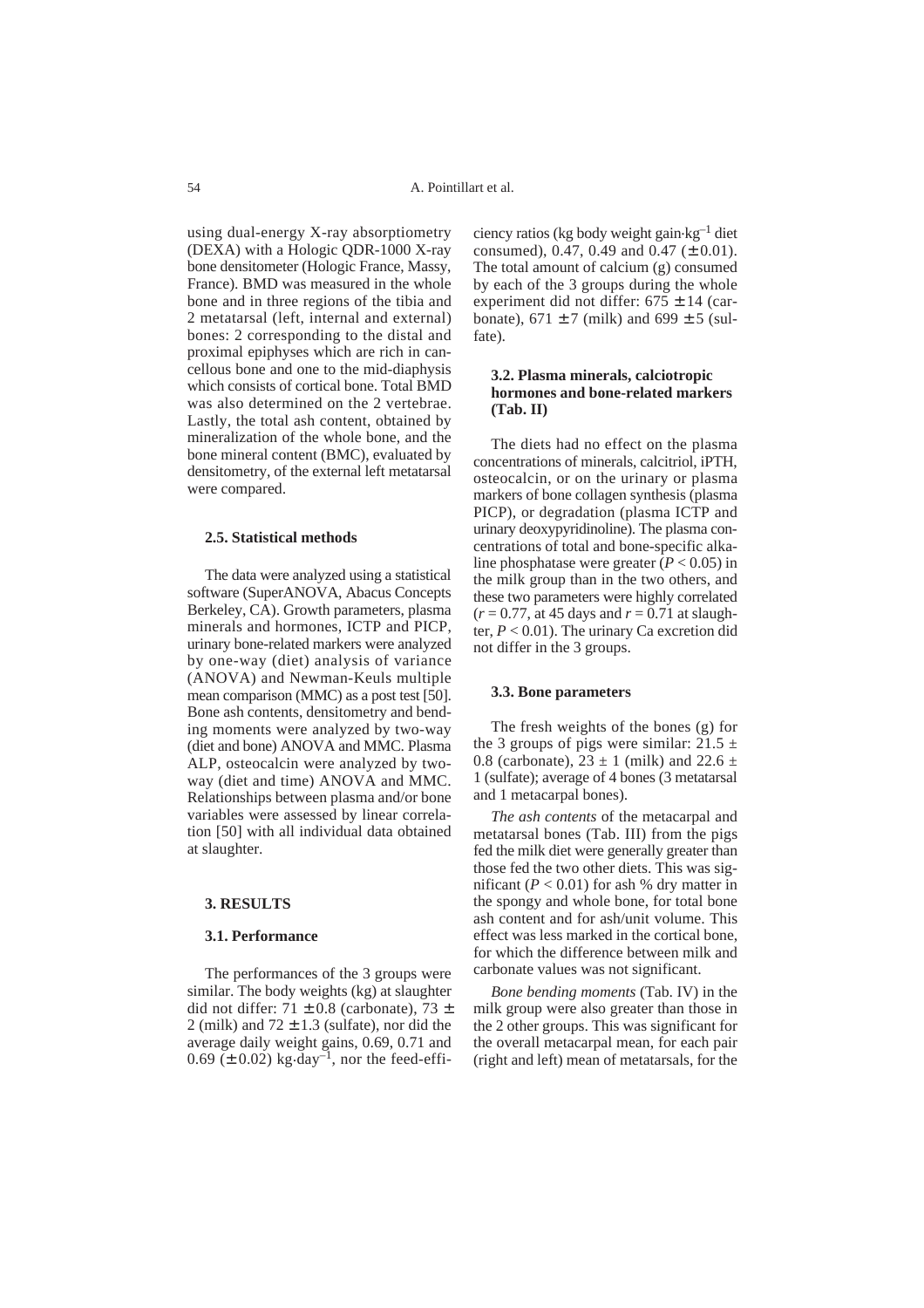| <b>Diet</b>                             | <b>Carbonate</b> | <b>Milk</b> | <b>Sulfate</b>  |      | Pooled SEM Diet effect (P) |
|-----------------------------------------|------------------|-------------|-----------------|------|----------------------------|
| Plasma minerals and hormones            |                  |             |                 |      |                            |
| Calcium, mmol· $L^{-1}$                 | 2.57             | 2.67        | 2.60            | 0.05 | <b>NS</b>                  |
| Phosphate, mmol $\cdot L^{-1}$          | 2.16             | 2.10        | 2.29            | 0.05 | <b>NS</b>                  |
| PTH, pmol $\cdot L^{-1}$                | 0.51             | 0.60        | 0.79            | 0.13 | <b>NS</b>                  |
| Calcitriol, pmol $L^{-1}$               | 173              | 161         | 185             | 12   | <b>NS</b>                  |
| <b>Plasma bone-markers</b>              |                  |             |                 |      |                            |
| Alkaline phosphatase                    |                  |             |                 |      |                            |
| total $\text{H}\cup\text{L}^{-1}$       |                  |             |                 |      |                            |
| day 45                                  | 67               | 88          | 57              |      |                            |
| slaughter                               | 91               | 107         | 77              |      |                            |
| average <sup>(2)</sup>                  | 79 <sup>b</sup>  | 97a         | 68 <sup>b</sup> | 7.3  | 0.001                      |
| bone isoenzyme, $U \cdot L^{-1}$        |                  |             |                 |      |                            |
| day 45                                  | 75               | 102         | 75              |      |                            |
| slaughter                               | 72               | 92          | 65              |      |                            |
| average <sup>(2)</sup>                  | 74 <sup>b</sup>  | 97a         | 70 <sup>b</sup> | 10   | 0.014                      |
| Osteocalcin, $ng·mL^{-1}$               |                  |             |                 |      |                            |
| day 45                                  | 257              | 191         | 229             |      |                            |
| slaughter                               | 285              | 209         | 251             |      |                            |
| average <sup>(2)</sup>                  | 271              | 200         | 240             | 29   | <b>NS</b>                  |
| $PICP, \mu g \cdot L^{-1}$              | 6.3              | 6.1         | 6.1             | 0.1  | <b>NS</b>                  |
| ICTP, $\mu$ g·L <sup>-1</sup>           | 11.4             | 11.7        | 12.2            | 0.9  | <b>NS</b>                  |
| Urinary parameters, per mmol creatinine |                  |             |                 |      |                            |
| Deoxypyridinoline, nmol                 | 11.4             | 11.6        | 10.9            | 1.4  | <b>NS</b>                  |
| calcium, mmol                           | 0.10             | 0.18        | 0.20            | 0.03 | <b>NS</b>                  |

**Table II.** Plasma concentrations of minerals and calcium-regulating hormones, and plasma or urinary concentrations of bone markers<sup>(1)</sup>.

 $(1)$  Values at slaughter, except for alkaline phosphatase and osteocalcin; one way (diet) ANOVA except for alka-<br>line phosphatase and osteocalcin<sup>(2)</sup>.

<sup>(2)</sup> Two-way, diet and time, ANOVA, significant time-effect (slaughter > day 45, *P* < 0.05) for plasma total alkaline phosphatase only; a > b, *P* < 0.05, multiple mean comparison post-ANOVA.

PTH: immunoreactive parathyroid hormone, PICP: type I procollagen C-terminal propeptide, ICTP : type I collagen C-terminal cross-linked telopeptide.

overall mean from the 4 metatarsals and, for the overall metacarpal + metatarsal mean. There was no significant difference between the 3 groups for the tibia values.

*Bone densitometry* (Tab. V). The BMD of the milk-fed pigs was greater than that of bones of pigs on the two other diets. This was significant ( $P < 0.01$  or  $P < 0.05$ ) for the total BMD of each of the 5 bones tested, and for the BMD of each cancellar bone area of the 3 bones tested. Again, this effect was less marked or even absent for the cortical bone samples from the tibia or the internal metatarsals. The whole BMD of the left external metatarsals was highly and significantly  $(P < 0.01)$  correlated with the other bone parameters, such as whole bone ash  $(r = 0.87)$ , ash % dry matter of the whole bone  $(r = 0.63)$ , ash relative to bone volume  $(r = 0.71)$ , apparent bone density (ratio fresh weight without medulla/whole apparent volume measured according to Archimede's principle,  $r = 0.63$ ) and, spongy BMD with ash % dry matter of the spongy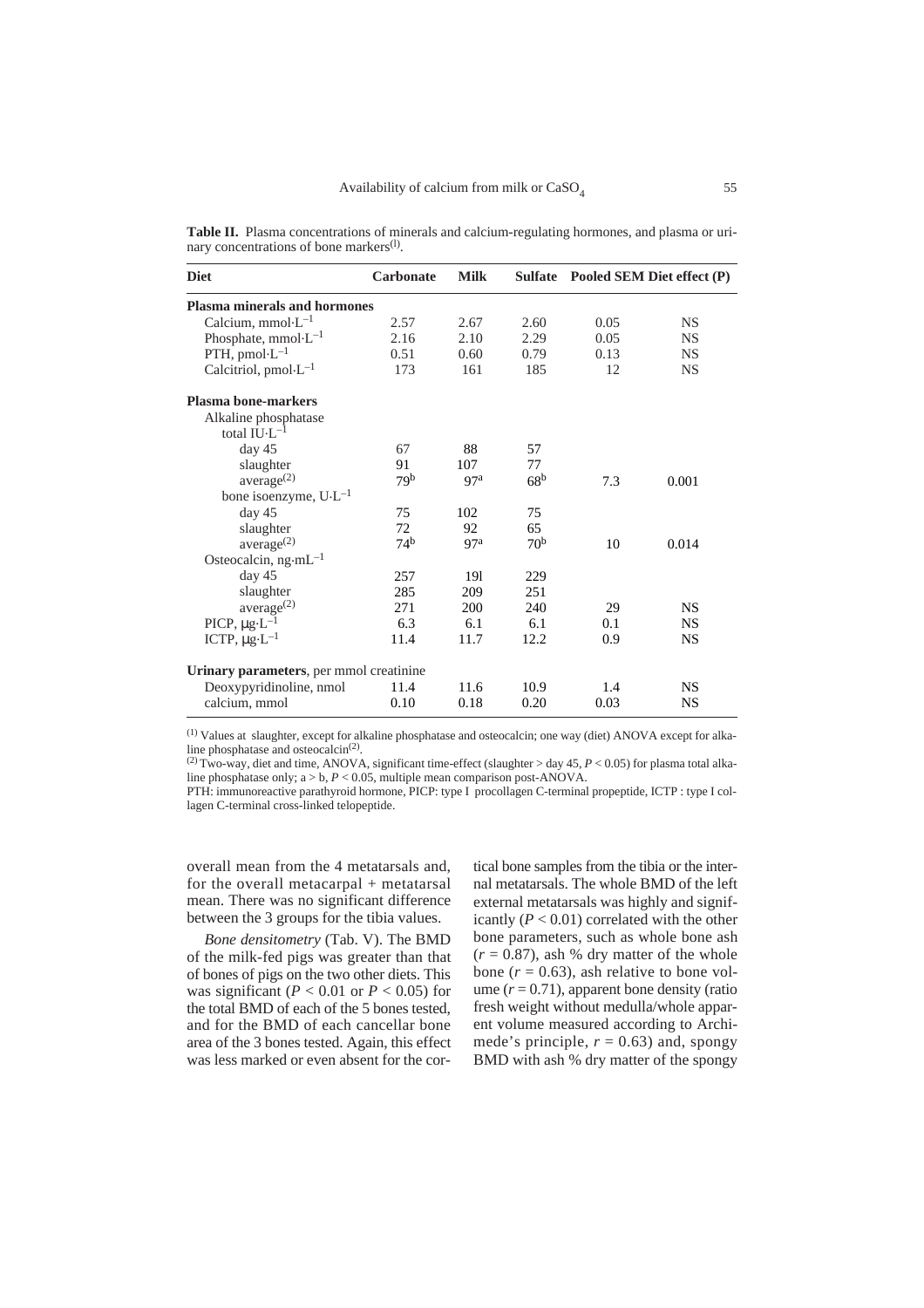### 56 A. Pointillart et al.

| <b>Table III.</b> Ash contents of the metatarsal and metacarpal bones. |  |
|------------------------------------------------------------------------|--|
|------------------------------------------------------------------------|--|

| <b>Diet</b>                                                                   | <b>Carbonate</b>  | <b>Milk</b>      | <b>Sulfate</b>    |     | Pooled SEM Diet effect (P) |
|-------------------------------------------------------------------------------|-------------------|------------------|-------------------|-----|----------------------------|
| Total ash per bone <sup>(1)</sup> , g<br>Ash % bone dry matter <sup>(1)</sup> | 5.1 <sub>B</sub>  | 6.1A             | 5.5 <sub>B</sub>  | 0.2 | 0.0001                     |
| Spongy bone                                                                   | 35.6B             | 38.9A            | 37.2B             | 0.8 | 0.001                      |
| Cortical bone                                                                 | 52.1ab            | 53.6a            | 51.5 <sub>b</sub> | 1.1 | 0.04                       |
| Whole bone                                                                    | 40.5B             | 43.3A            | 41.7B             | 0.7 | 0.0001                     |
| Ash/volume, $g \cdot 100$ cm <sup>-3(2)</sup>                                 | 27.1 <sub>B</sub> | 30.4A            | 27.4B             | 0.8 | 0.0003                     |
| Bone mineral content, $g^{(3)}$                                               |                   |                  |                   |     |                            |
| densitometry                                                                  | 5.8a              | 6.9 <sub>b</sub> | 6.2a              | 0.2 | 0.001                      |
| mineralization                                                                | 5.3a              | 6.4 <sub>b</sub> | 5.7a              | 0.2 | 0.002                      |

(1) Average of 3 bones: external, left and right, metatarsals + left internal metacarpal, *P* value for two-way, bone and diet, ANOVA.

(2) Average of 2 bones: external, right and left, metarsals, *P* value for two-way, bone and diet, ANOVA.

(3) Values obtained either by densitometry (BMC, g) or mineralization (ash, g) on the same bone: external left metatarsals correlation between both measures:  $y (ash, g) = 0.953 \times (BMC, g) -0.217$ ;  $r = 0.995$ ,  $P < 0.001$ . Means with no letters in common differ; lower case,  $P < 0.05$ ; upper case,  $P < 0.01$ ; multiple mean comparison post-ANOVA.

No significant bone  $\times$  diet interaction except for cortical bone,  $P = 0.014$ .

| <b>Diet</b>                                                        | <b>Carbonate</b> | <b>Milk</b>      | <b>Sulfate</b>                            |     | Pooled SEM Diet effect (P) |
|--------------------------------------------------------------------|------------------|------------------|-------------------------------------------|-----|----------------------------|
| Left metacarpals $(1)$                                             |                  |                  |                                           |     |                            |
| Internal                                                           | 6.5              | 7.5              | $\begin{array}{c} 6.5 \\ 4.7 \end{array}$ | 0.4 | 0.10                       |
| External                                                           | 4.6              | 5.2              |                                           |     |                            |
| Metatarsals                                                        |                  |                  |                                           |     |                            |
| Right <sup>(1)</sup>                                               |                  |                  |                                           |     |                            |
| Internal                                                           | 4.8              | 5.5              | $\frac{5.1}{4.9a}$                        | 0.3 | 0.013                      |
| External                                                           | 4.7a             | 5.7 <sub>b</sub> |                                           |     |                            |
| Left $(1)$                                                         |                  |                  |                                           |     |                            |
| Internal                                                           | 4.9              | 5.8              | $\frac{4.8}{4.7}$                         | 0.3 | 0.015                      |
| External                                                           | 4.7              | 5.7              |                                           |     |                            |
| Overall metatarsal mean <sup>(2)</sup><br>Overall, metatarsals $+$ | 4.8B             | 5.7A             | 4.9B                                      | 0.3 | 0.001                      |
| metacarpals, mean <sup>(3)</sup>                                   | 5.0B             | 5.9A             | 5.IB                                      | 0.3 | 0.001                      |
| Right tibia                                                        | 39.7             | 44.7             | 44.3                                      | 2.3 | <b>NS</b>                  |

|  |  | <b>Table IV.</b> Bending moments $(N \times m)$ of the metacarpal and metatarsal bones. |
|--|--|-----------------------------------------------------------------------------------------|
|  |  |                                                                                         |

(1) Two-way, diet and bone (internal/external), ANOVA.

(2) Two-way, diet and bone (4 bones per diet), ANOVA.

 $(3)$  Two-way, diet and bone, ANOVA; 6 bones per diet: internal and external, left metacarpals and, left and right metatarsals, overall bone effect: internal metacarpals > all other bones (*P* < 0.01).

Means with no letters in common differ; lower case, *P* < 0.05, upper case, *P* < 0.01, multiple mean comparison post-ANOVA.

No significant treatment  $\times$  bone interaction whatever the group of bones.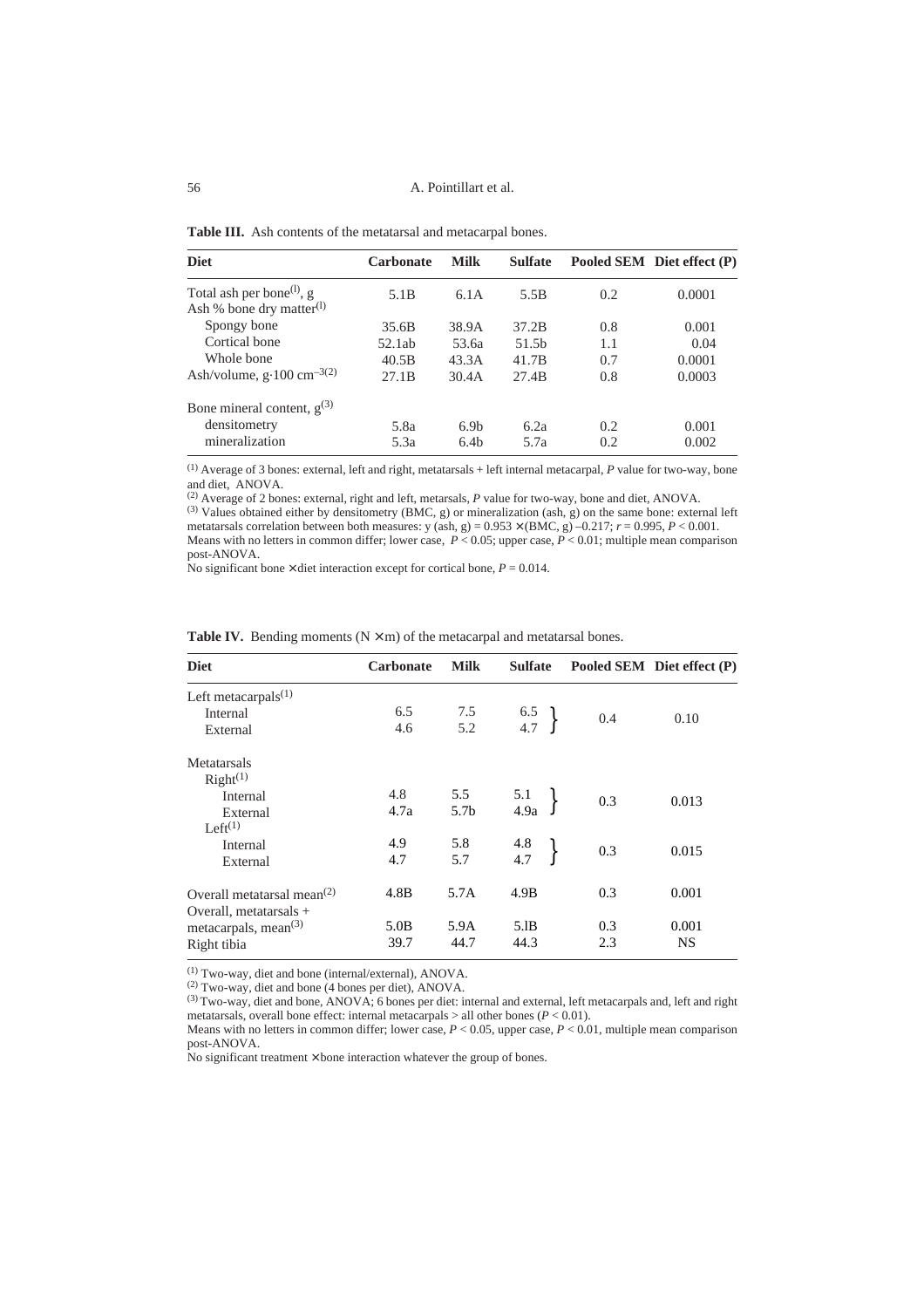**Table V.** Bone mineral density (BMD) (g.cm<sup>-2</sup>) of tibia, metatarsals and vertaebrae. Measures on whole bones and on cortical and spongy subregions.

| <b>Diet</b>                             | <b>Carbonate</b>                       | <b>Milk</b>               | <b>Sulfate</b>    |      | Pooled SEM Diet effect $(P)^{(*)}$ |
|-----------------------------------------|----------------------------------------|---------------------------|-------------------|------|------------------------------------|
|                                         |                                        | a. Measures on whole bone |                   |      |                                    |
| Tibia                                   | 0.45B                                  | 0.59A                     | 0.43B             | 0.02 | 0.0001                             |
| Left metatarsals (MT)                   |                                        |                           |                   |      |                                    |
| Internal                                | 0.25 <sub>b</sub>                      | 0.27a                     | 0.24 <sub>b</sub> |      | 0.04                               |
| External                                | 0.25 <sub>b</sub>                      | 0.29a                     | 0.25 <sub>b</sub> |      | 0.001                              |
| Mean int. $+$ ext. <sup>(1)</sup>       | 0.25B                                  | 0.28A                     | 0.25B             | 0.01 | 0.0001                             |
| Lombar vertebrae (L)                    |                                        |                           |                   |      |                                    |
| IJ                                      | 0.27 <sub>b</sub>                      | 0.32a                     | 0.29 <sub>b</sub> |      | 0.007                              |
| L <sub>2</sub>                          | 0.31B                                  | 0.38A                     | 0.33B             |      | 0.0001                             |
| mean $LI + L2^{(1)}$                    | 0.29B                                  | 0.35A                     | 0.31B             | 0.01 | 0.0001                             |
| Overall mean $MT + L^{(2)}$             | 0.27B                                  | 0.32A                     | 0.28B             | 0.01 | 0.0001                             |
|                                         | b. Measures on spongy or cortical bone |                           |                   |      |                                    |
| Tibi $a^{(3)}$                          |                                        |                           |                   |      |                                    |
| spongy area 1                           | 0.49B                                  | 0.62A                     | 0.46B             |      | 0.0005                             |
| spongy area 2                           | 0.49B                                  | 0.69A                     | 0.43B             | 0.03 | 0.0001                             |
| cortical                                | 0.55                                   | 0.62                      | 0.52              | 0.04 | <b>NS</b>                          |
| Metatarsals <sup><math>(4)</math></sup> |                                        |                           |                   |      |                                    |
| spongy                                  |                                        |                           |                   |      |                                    |
| Intemal                                 | 0.33 <sub>b</sub>                      | 0.36a                     | 0.34 <sub>b</sub> |      | 0.02                               |
| External                                | 0.31B                                  | 0.36A                     | 0.31B             |      | 0.001                              |
| mean int. $+$ ext. <sup>(1)</sup>       | 0.32B                                  | 0.36A                     | 0.33B             | 0.01 | 0.0001                             |
| cortical                                |                                        |                           |                   |      |                                    |
| Internal                                | 0.30                                   | 0.31                      | 0.30              |      | <b>NS</b>                          |
| External                                | 0.27 <sub>b</sub>                      | 0.31a                     | 0.29 <sub>b</sub> |      | 0.005                              |
| mean int. $+$ ext <sup>(1)</sup>        | 0.28 <sub>b</sub>                      | 0.31a                     | 0.29ab            | 0.01 | 0.02                               |

( \*) *P* value for one-way (diet) or two-way (diet and bone) ANOVA.

(1) Two-way, diet and bone (external/internal or Ll/L2), ANOVA.

 $(2)$  Two way, diet and bone (4 bones) ANOVA.

Significant overall bone effect ( $P < 0.0001$ ) with L2 > L1 > MT (int. or ext.), post-ANOVA multiple mean comparison  $(P < 0.01)$ .

 $^{(3)}$  Left tibia, spongy area 1 and 2: distal and proximal epiphysis respectively, cortical bone: diaphysis.

(4) Left metatarsals, spongy bone: mean value for distal and proximal epiphysis, cortical bone: diaphysis. Means with no letters in common differ; lower case, *P* < 0.01; upper case, *P* < 0.05, post-ANOVA multiple mean comparison.

No bone  $\times$  treatment interaction whatever the row.

bone  $(r = 0.78)$  and cortical BMD with bending moment ( $r = 0.68$ ). There were high  $(r \ge 0.8)$ , significant  $(P < 0.01)$  correlations between the overall bone mineral contents obtained by densitometry (BMC) and those obtained after mineralization (ash content) (Tab. III, for the left external metatarsal,  $r = 0.995$ .

## **4. DISCUSSION**

The results clearly indicate that the diet in which the calcium was mainly provided by the skimmed milk powder led to bones with a greater mineral content, breaking strength and density. These bone changes cannot be due to better growth, since the growth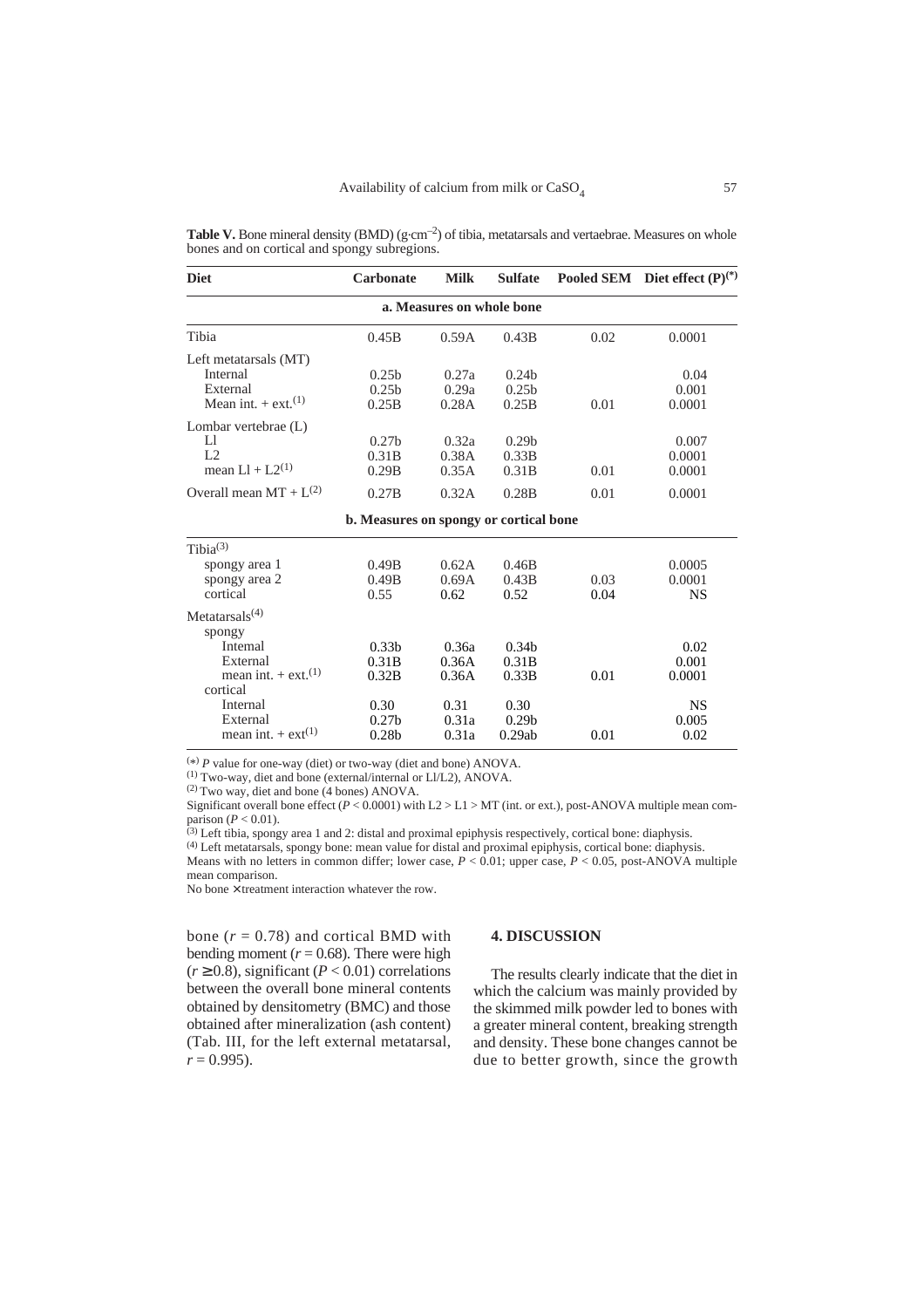performance of the pigs and the bone weights were not affected by the diets. Consequently, the bone changes in the "milk" group must be due to less resorption or to greater bone formation, or a combination of the two, resulting in better mineralization. The plasma ICTP, urinary deoxypyridinoline (parameters reflecting bone collagen degradation) and PTH levels for the three dietary groups were similar. Modification of bone resorption can therefore be ruled out. The plasma PICP concentrations for the three groups were also similar, indicating that the synthesis of the bone matrix was not modified. But the circulating levels of bone and total ALP were elevated in the milk-fed pigs. This increase in markers of bone calcification [1] and bone mineral content suggest that the mineralization was modified. Hence, the calcium from the "milk diet" was more available to the pigs than was the calcium in the two other diets.

The studies carried out to date in humans have failed to demonstrate that milk calcium is more efficiently absorbed than calcium from carbonate [17, 27, 30, 42, 48, 49], or calcium from mineral waters, bicarbonate or sulfate [5, 7, 56]. Similarly, longterm studies in growing pigs [36–38] have provided no evidence that the calcium in milk and milk products (casein phosphopeptides, skim milk or yogurt) is better absorbed than is calcium from mineral salts.

However, pigs fed yogurt as a calcium source have greater bone mineralization (evaluated by breaking strength) than pigs receiving inorganic calcium sources  $(CaHPO<sub>4</sub> + CaCO<sub>3</sub>)$  [35]. Partridge [33] has also shown greater calcium absorption in very young pigs fed milk than in those fed an isocalcium diet containing soybean meal. Similar results have been obtained in piglets by Matsui et al. [29].

There is also evidence that dietary factors present in milk, such as casein phosphopeptides and lactose, enhance mineral retention. Milk casein phosphopeptides have been shown to have a positive effect on the

absorption of calcium, in vivo and in vitro in rats with an increase in the intestinal transfer of calcium and, on bone metabolism [12, 21, 23, 28, 46, 51, 55]. Other in vivo studies on rats have demonstrated that lactose stimulates calcium absorption or retention by acting directly on the intestine, and on the bone [3, 11, 13, 25, 44]. There is also indirect in vitro evidence of the effect of lactose on calcium absorption from studies with isolated intestinal loops [2, 10], where lactose was compared to another sugar and to a control without lactose [2]. Calcium is better absorbed by unweaned human babies fed normal mother's milk than when fed mother's milk from which the lactose has been removed [22].

Another potential benefit of milk as a source of calcium is its phosphorus content. The simultaneous presence of calcium and phosphorus may create favorable conditions to enhance bone mineral deposition, as demonstrated in pigs [37, 39]. Ingesting milk may also be considered to be a meal, which itself enhances calcium absorption [17]. It is therefore surprising that some of the studies on pigs and all those done on humans have failed to demonstrate that calcium from milk is more available than the calcium from inorganic sources.

The calcium provided by the diets in the present experiment represented only 70% of the French recommended dietary allowance for pigs of that age [15]. Furthermore, our young pigs grew very rapidly  $(0.7 \text{ kg-day}^{-1})$ , and so must have used the minerals efficiently to build bones. Under these conditions of restricted intake and increased demand, which occurs frequently in young adolescents, the "milk" diet has ensured a better utilization of calcium (and phosphorus) than the two other diets in our pig study. Therefore, some milk components may have facilitated calcium absorption, allowing better bone mineralization. This effect was not observed previously when the calcium intake was not restricted [35, 38].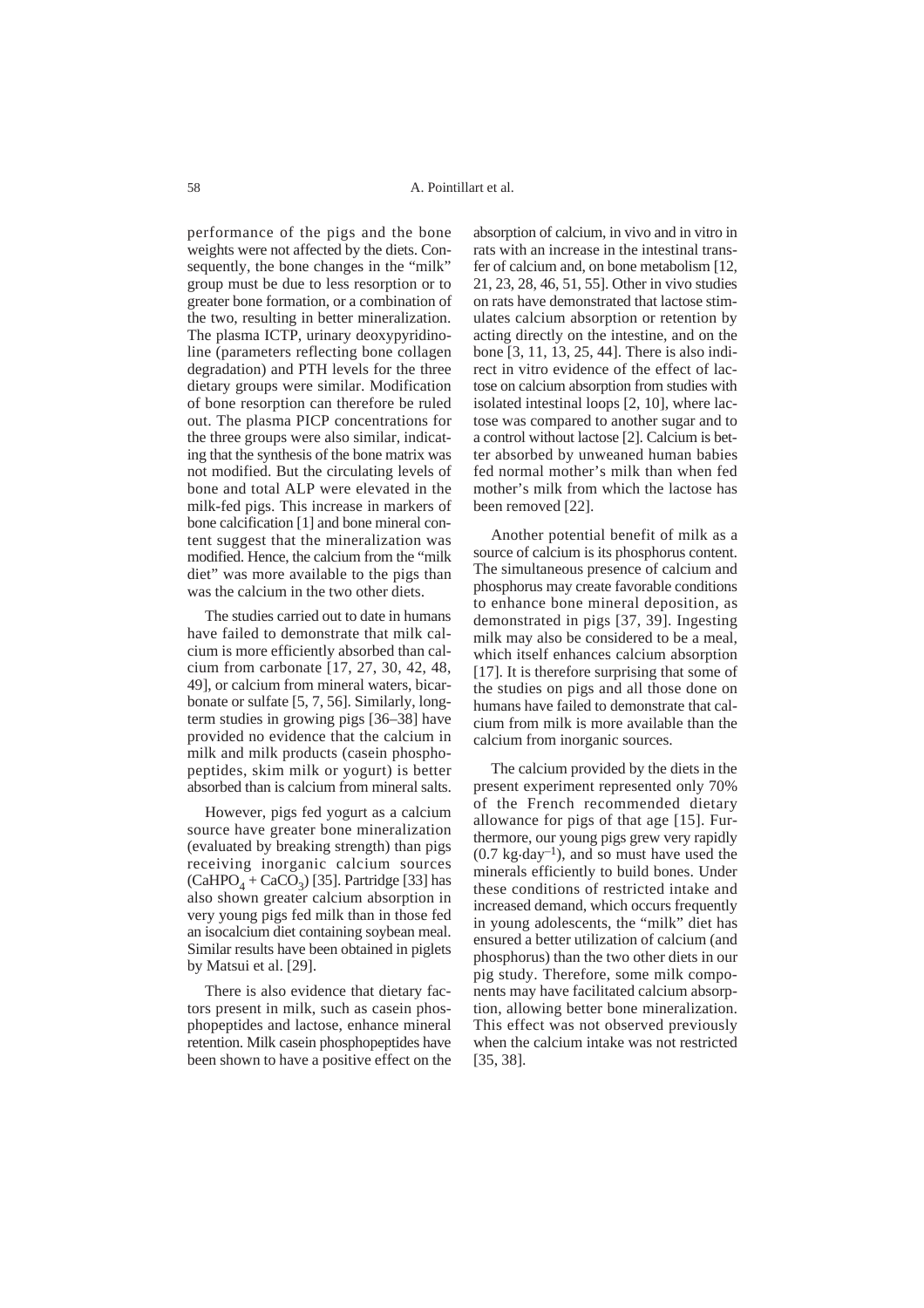The three groups of pigs grew identically, although the protein and energy components of the three diets were not the same. This is different from the results obtained for pigs fed milk or yogurt and pigs fed soybean protein based diets [33, 38, 52, 53]. The milk and yogurt diets provided better growth, possibly because of better utilization of milk proteins. The discrepancy may be due to the careful equalization of the digestible amino acid and energy contents of the three diets. This adjustment was based on recent data [20, 32, 47], but such adjustments cannot be done in human trials. It is also difficult to control the calcium intake, the age of the subjects and the compositions of the calcium-containing diets (energy, proteins, fiber and so on). All these factors influence calcium absorption and bone metabolism, so that any one of them may mask the greater availability of calcium from milk compared to calcium from calcium salts.

The lower calcium availability of the sulfate and carbonate diets might also be confounded with the presence of soybean meal, a phytate-rich product, instead of milk. Soybean may decrease calcium absorption as shown in humans [18] and pigs [29, 33]. However, this did not interfere in our pigs. Firstly, the three diets were formulated to provide very similar levels of phytates. Secondly, we used phytase-rich cereals (namely wheat and barley) especially to enhance phytate hydrolysis, thus reducing the risks of calcium-phytate formation [34]. In fact, we have reported almost identical calcium absorptions in pigs fed normocalcic diets containing either wheat + soybean or wheat + milk-derived products [35, 38]. Thirdly, the soybean meal was incorporated at a moderate concentration (less than half the milk %) and was not the unique source of protein in the sulfate and carbonate diets, which also contained fish soluble (Tab. I).

The pigs fed the  $CaSO<sub>4</sub>$ -diet used their calcium to build bone as efficiently as did those on the CaCO<sub>3</sub>-diet in the present experiment. There was also no increase in

urinary calcium in the pigs fed  $CaSO<sub>4</sub>$ . But, sulfates are believed to increase urinary calcium in humans [24, 54], and this could prevent the incorporation of calcium into bone, as demonstrated in sheep [14]. Calciuria was not significantly elevated by  $CaSO<sub>4</sub>$ rich mineral waters in short-term (36 h) studies on humans [5]. But calciuria plays a much smaller role in Ca excretion (around 1% of ingested calcium in the present and previous experiences [37, 39]) in pigs than it does in humans, where urinary calcium excretion is the most important component of the calcium balance. These differences in the metabolism of calcium between the two species emphasize the caution required in extrapolating our results to humans.

In summary, our data suggest that the calcium provided by milk is more efficiently used to build bones by growing subjects with a restricted calcium intake than is the calcium provided as sulfate or carbonate salts.

### **ACKNOWLEDGMENTS**

We thank V.L. Defretin, A. Ayerbe for advice and assistance, X. Blanc (UPAE, INRA, Jouyen-Josas, France) and J.-C. Bernardin and D. Besnard for technical support and, Myriam Defrance for secretarial help. The English text was edited by O. Parkes. This work was supported by a grant from Arilait-Recherches (Paris).

### **REFERENCES**

- [1] Alkaline phosphatase: physiological functions, in: McComb R.B., Bowers G.N., Posen S. (Eds.), Alkaline phosphatase, Plenum Press, New York, USA,1979, pp. 865–902.
- [2] Armbrecht H.J., Age and the effects of lactose on calcium and phosphorus uptake by rat small intestine, Nutr. Res. 7 (1987) 1169–1177.
- [3] Buchowski M.S., Miller D.D., Lactose, calcium source and age affect calcium bioavailability in rats, J. Nutr. 121 (1991) 1746–1750.
- [4] Cepollaro C., Orlandi G., Ferruci G., Arditti J.C., Toti E., Gennari C., Effect of calcium supplementation as a high-calcium mineral water on bone loss in postmenopausal women, Calcif. Tissue Int. 59 (1996) 238–239.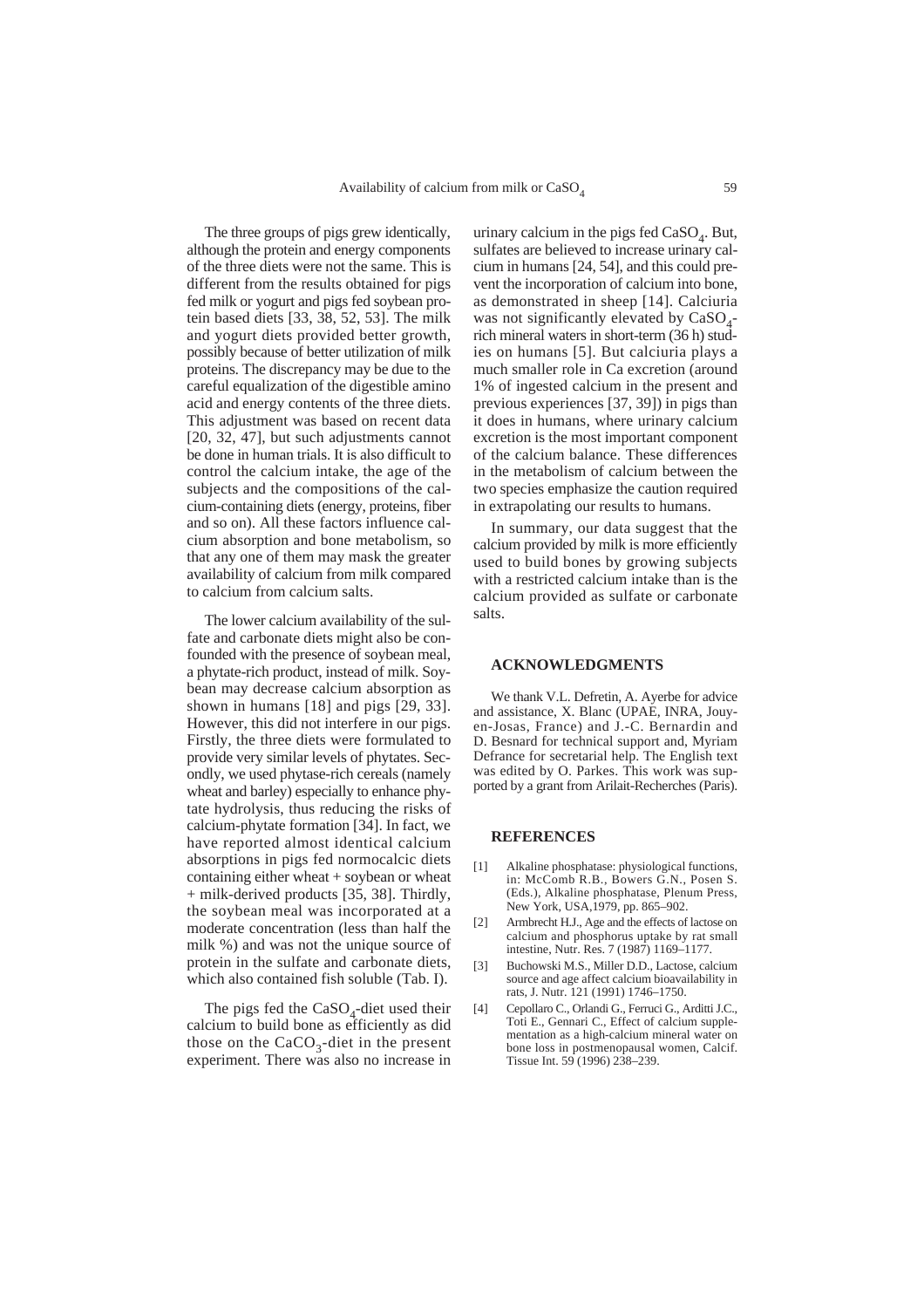- [5] Couzy F., Kastenmayer P., Clough J., Munoz-Box R., Barclay D.V., Calcium bioavailability from calcium- and sulfate-rich mineral water, compared with milk, in young adult women, Am. J. Clin. Nutr. 62 (1995) 1239–1244.
- [6] Delmas P., Garnero P., Utility of biochemical markers of bone turnover, in: Marcus R., Feldman D., Kelsey J. (Eds.), Osteoporosis, Acad Press, New York, USA, 1996, pp. 1075–1088.
- [7] Dokkum van W., De la Guéronnière V., Schaafsma G., Bouley C., Luten J., Latgé C., Bioavailability of calcium of fresh cheeses, enteral food and mineral water. A study with stable calcium isotopes in young adult women, Br. J. Nutr. 75 (1996) 893–903.
- [8] Eklou-Kalonji E., Zérath E., Colin C., Lacroix C., Holy X., Denis I., Pointillart A., Calcium-regulating hormones, bone mineral content, breaking load and trabecular remodeling are altered in growing pigs fed calcium-deficient diets, J. Nutr. 129 (1999) 188–193.
- [9] Eriksen E.F., Charles P., Melsen F., Mosekilde L., Risteli L., Risteli J., Serum markers of type I collagen formation and degradation in metabolic bone disease: correlation with bone histomorphometry, J. Bone Miner. Res. 8 (1993)  $127 - 132$
- [10] Favus M.J., Angeid-Backman E., Effects of lactose on calcium absorption and secretion by rat ileum, Am. J. Physiol. 246 (1984) G281–G285.
- [11] Fournier P., Dupuis Y., Epaississement généralisé du squelette sous l'effet de l'administration continuelle de lactose, C.R. Acad. Sci. 285 (1964) 3090–3093.
- [12] Gerber H.W., Jost R., Casein phosphopeptides: their effect on calcification of in vitro cultured embryonic rat bone, Calcif. Tissue Int. 38 (1986) 350–357.
- [13] Greger J.L., Gutkowski C.M., Khazen R.R., Interaction of lactose with calcium, magnesium and zinc in rats, J. Nutr. 119 (1989) 1961–1967.
- [14] Guéguen L., Besançon P., Influence des sulfates sur le métabolisme phosphocalcique: I. Utilisation du sulfate de calcium par le mouton, Ann. Biol. Anim. Bioch. Biophys. 12 (1972) 589–598.
- [15] Guéguen L., Perez J.M., A re-evaluation of recommended dietary allowances of calcium and phosphorus for pigs, Proc. Nutr. Soc. 40 (1981) 373–378.
- [16] Heaney R.P., Calcium, in: Belizikian J.P., Raiz G.A., Rodan G.A. (Eds.), Principles of bone biology, Acad. Press, New-York, USA, 1996, pp. 1007–1018.
- [17] Heaney R.P., Smith K.T., Recker R.R., Hinders S.M., Meal effects on calcium absorption, Am. J. Clin. Nutr. 49 (1989) 372–376.
- [18] Heaney R.P., Weaver C.M., Fitzsimmons M.L., Soybean phytate content: effect on calcium absorption, Am. J. Clin. Nutr. 53 (1991) 745–747.
- [19] INRA, Recommandations alimentaires et Tables de composition, in: L'alimentation des animaux monogastriques : Porc, Lapin, Volailles, INRA (éd. et pub.) 2<sup>e</sup> éd., Paris, 1989, pp. 49–76 et 161–239.
- [20] Jondreville C., Van den Broecke J., Gatel F., Van Cauvenberghe S., Ileal digestibility in feedstuffs for pigs, in: ITCF and Eurolysine (Eds.), ITCF, Paris, France, 1995, 53 pp.
- [21] Kitts D.D., Yuan Y.V., Nagasawa T., Moriyama Y., Effect of casein, casein phosphopeptides and calcium intake on ileal 45Ca disappearance and temporal systolic blood pressure in spontaneously hypertensive rats, Br. J. Nutr. 68 (1992) 765–781.
- [22] Kobayashi A., Kawai S., Obe Y., Nagashima Y., Effects of dietary lactose and a lactase preparation on the intestinal absorption of calcium and magnesium in normal infants, Am. J. Clin. Nutr. 28 (1975) 681–684.
- [23] Lee Y.S., Noguchi T., Naito H., An enhanced intestinal absorption of calcium in the rat directly attributed to dietary casein, Agric. Biol. Chem. 47 (1979) 2009–2011.
- [24] Lemann J. Jr., Urinary excretion of calcium, magnesium and phosphorus, in: Favus M.J. (Ed.), Primer on the metabolic bone diseases and disorders of mineral metabolism, 2nd ed., Raven Press, New-York, USA, 1993, pp. 50–54.
- [25] Lengemann F.W., Wasserman R.H., Comar C.L., Studies on the enhancement of radiocalcium and radiostrontium absorption by lactose in the rat, J. Nutr. 68 (1959) 443–456.
- [26] Levenson D.I., Bockman R.S., A review of calcium preparations, Nutr. Rev. 52 (1994) 221–232.
- [27] Lewis N.M., Marcus M.S.K., Behling A.R., Greger J.L., Calcium supplements and milk: effects on acid-base balance and on retention of calcium, magnesium and phosphorus, Am. J. Clin. Nutr. 49 (1989) 527–533.
- [28] Matsui T., Yano H., Awano T., Harumoto T., Saito Y., The influence of casein phosphopeptides on metabolism of ectopic bone induced by decalcified bone matrix implantation in rats, J. Nutr. Sci. Vitaminol. 40 (1994) 137–145.
- [29] Matsui T., Kawakita Y., Yano H., Dietary skim milk powder increases ionised calcium in the small intestine of piglets compared to dietary defatted soybean flour, J. Nutr. 127 (1997) 1357–1361.
- [30] Mortensen L., Charles P., Bioavailability of calcium supplements and the effect of vitamin D: comparisons between milk, calcium carbonate, and calcium carbonate plus vitamin D, Am. J. Clin. Nutr. 63 (1996) 354–357.
- [31] Mosekilde L., Weisbrode S.E., Safron J.A., et al., Calcium-restricted ovariectomized Sinclair S-1 minipigs: an animal model of osteopenia and trabecular plate perforation, Bone 14 (1993) 379–382.